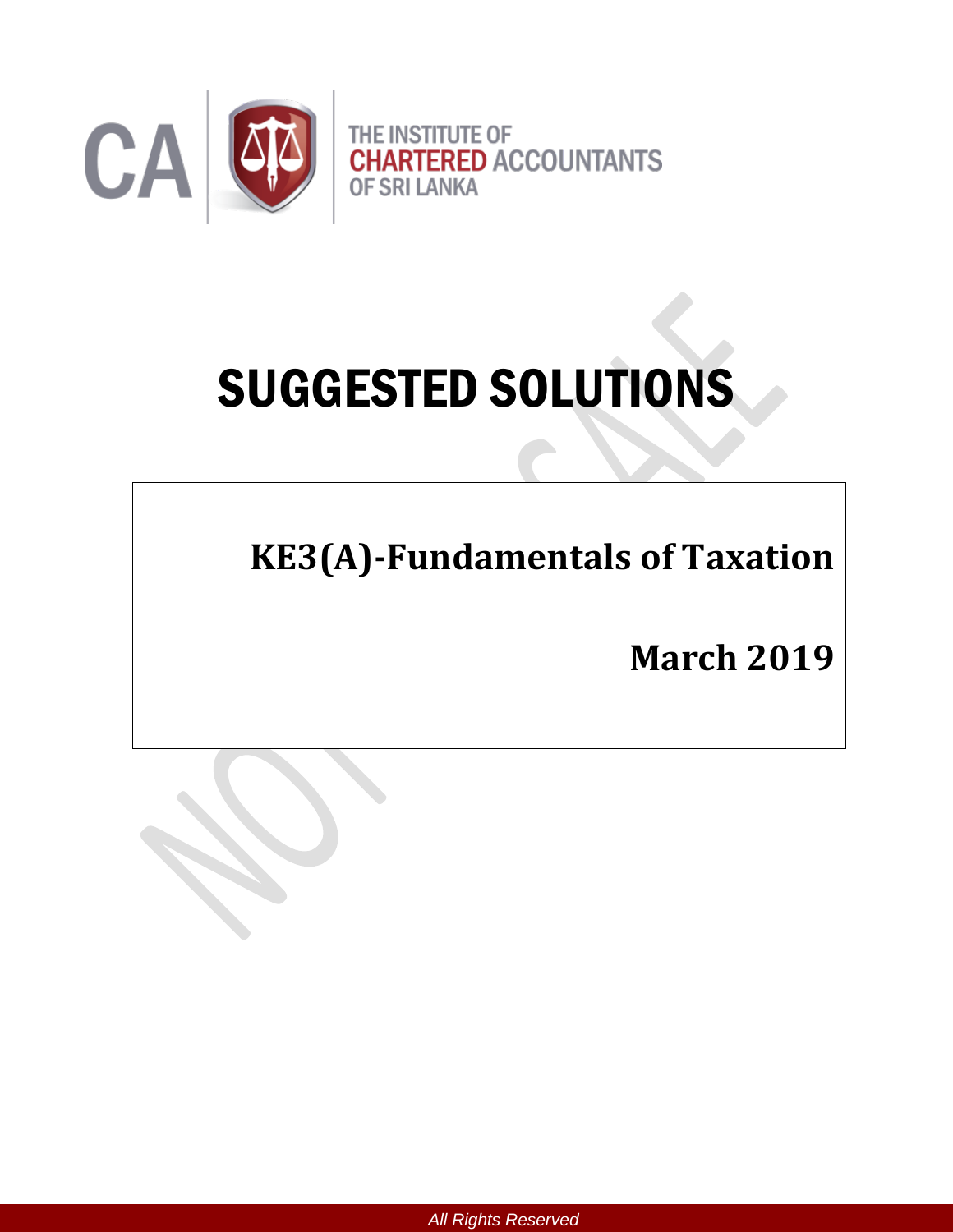# $\mathbf{u}$ ரிவு  $\mathbf{1}$

## $\mathbf{a}$ ிடை  $01$

1 (a)

1.1

உரிய கற்கை வெளிப்பாடு : 2.2.3

 $\sigma$ ரியான விடை :  $A$ 

1.2

உரிய கற்கை வெளிப்பாடு : 3.1.2

சரியான விடை : **D** 

# 1.3

உரிய கற்கை வெளிப்பாடு : 4.4.4

சரியான விடை : C

1.4

உரிய கற்கை வெளிப்பாடு : 4.5.2 சரியான விடை : B

1.5

உரிய கற்கை வெளிப்பாடு : 5.2.1

சரியான விடை : **D**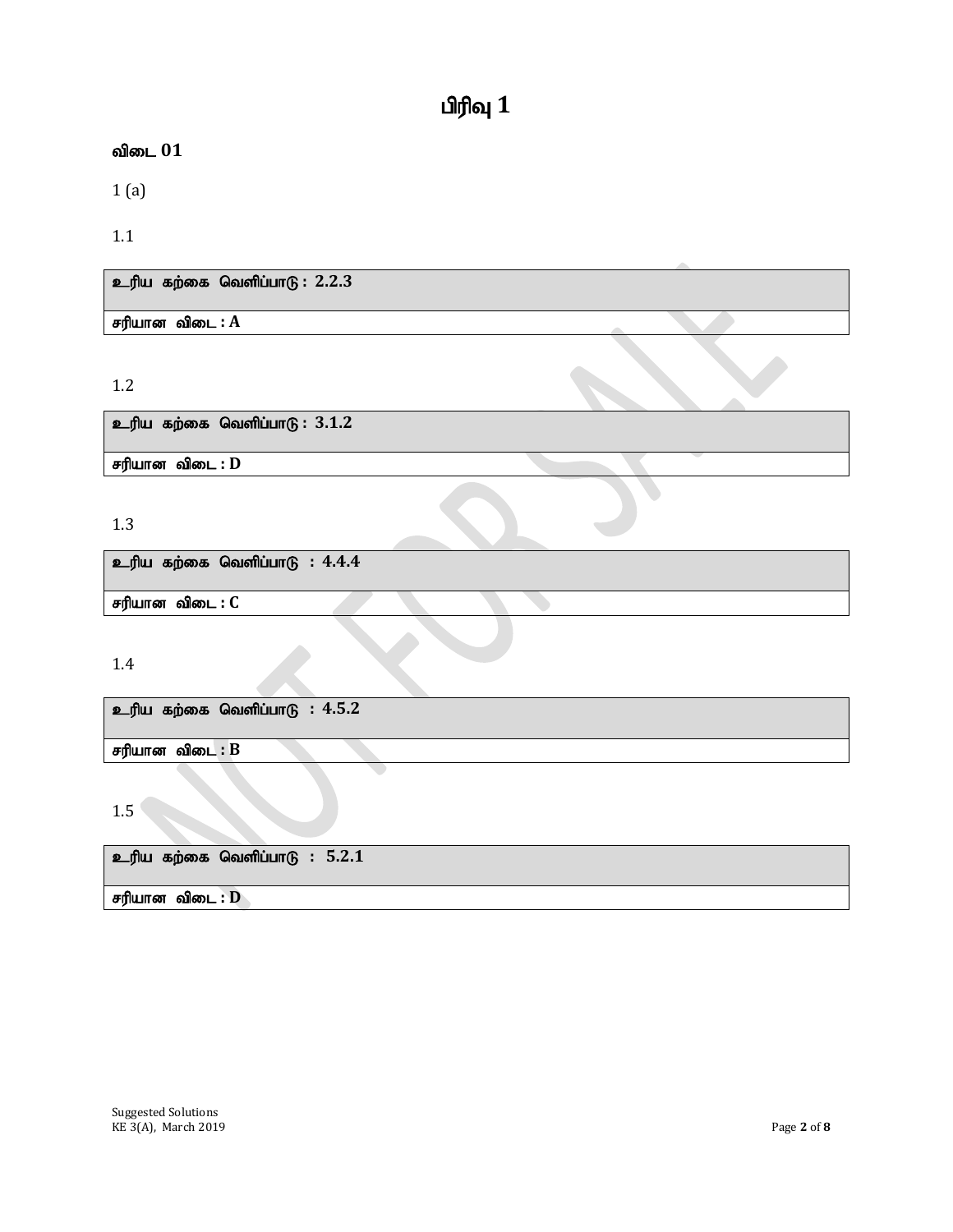1.6

# உரிய கற்கை வெளிப்பாடு **:** 1.1.2

.<br>(a) அரசாங்க தேவைகளுக்கு / பொதுச் செலவினங்களுக்கு நிதியளிப்புச் செய்ய நிதி பெறுதல்.

(b) பரந்த அடிப்படை  $(Broad base)$  – அகண்ட வரி வலையமைப்பு

1.7

# $p$ **.** சிய கற்கை வெளிப்பாடு :  $2.1.3$

| இலங்கையை விட்டுச்<br>சென்றது | இலங்கைக்கு வந்தது | இலங்கைக்கு வெளியே<br>இருந்த நாட்கள் |
|------------------------------|-------------------|-------------------------------------|
| 28.04.2017                   | 28.06.2017        | 61                                  |
| 01.08.2017                   | 15.10.2017        | 75                                  |
| 05.01.2018                   | 05.03.2018        | 59                                  |
|                              |                   | 195                                 |

இலங்கைக்கு வெளியே 183 நாட்கள் இருந்துள்ளமையால், வருமான வரித் தேவைகளுக்கு அவர் வதிவற்றவராக கருதப்படுவார்.

### 1.8

# உரிய கற்கை வெளிப்பாடு :  $4.5.3$

வட்டி வருமானம் ரூபா $36,000$ லொத்தரில் வென்றதொகை ரூபா 1 மில்லியன்

1.9

|         | உரிய கற்கை வெளிப்பாடு : $5.1.2$ |         |           |       |           |
|---------|---------------------------------|---------|-----------|-------|-----------|
|         |                                 | வரிவிதி | வழங்கல்   | வீதம் | வரி       |
|         | மாளிகை வாடகை வருமானம்           |         | 4,150,000 | 15%   | 622,500   |
|         | விருந்தினா் பயண வருமானம்        |         | 2,320,000 | 15%   | 348,000   |
| மொத்தம் |                                 |         |           |       | 970,500   |
|         | கழி : உள்ளீட்டு வரி             |         |           |       |           |
|         | உள்ளுா் கொள்வனவுகள் மீது        |         |           |       | (126,000) |
|         | மோட்டார் கார் காப்புறுதி மீது   |         |           |       | (18,000)  |
|         | செலுத்தவேண்டிய VAT              |         |           |       | 826,500   |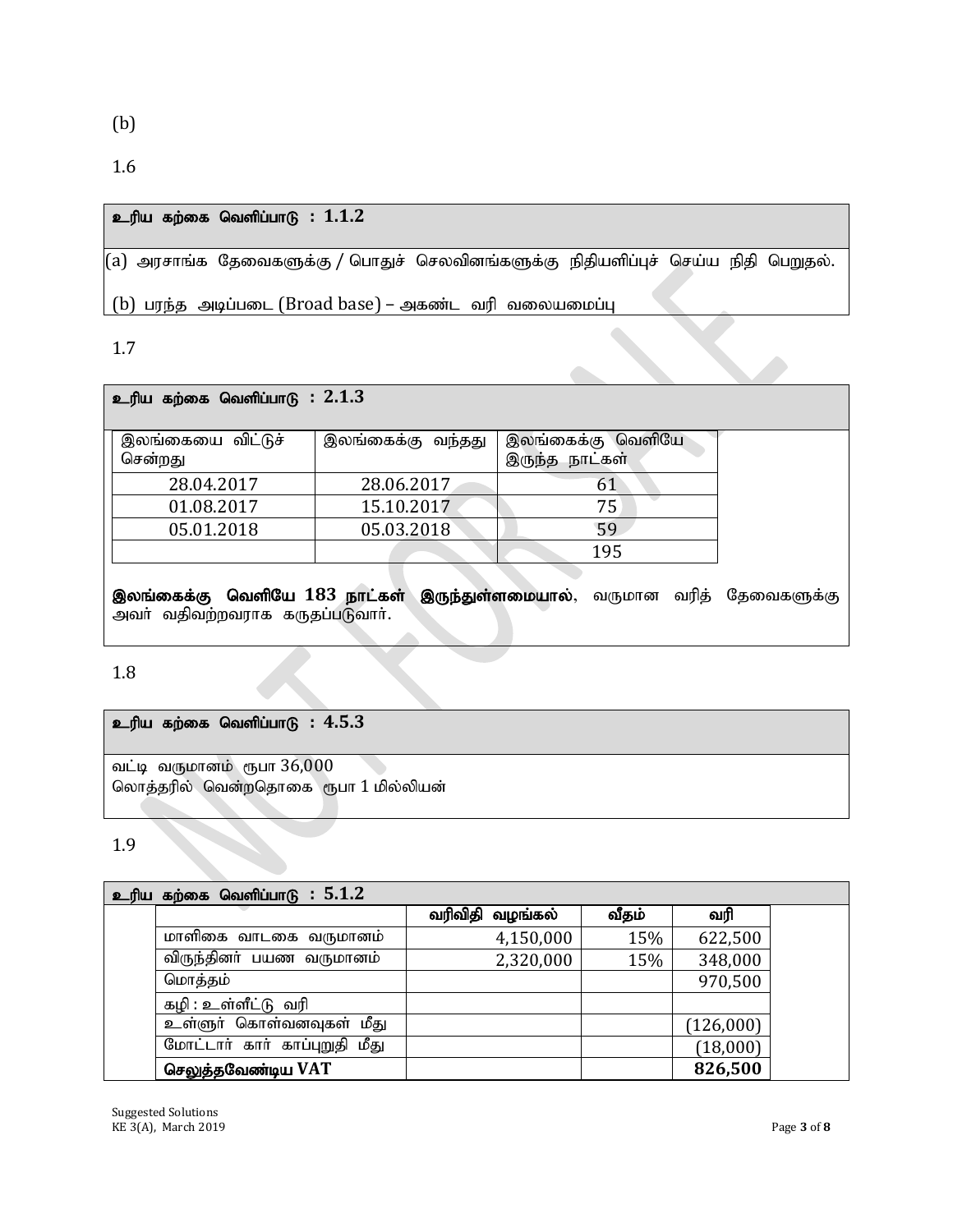1.10

### உரிய கற்கை வெளிப்பாடு : 5.2.4

 $2018$  மார்ச்  $31$ இல் முடிவடைந்த காலாண்டிற்கான விற்பனை ரூபா  $3$  மில்லியனுக்கு குறைவானதால், சில்க்றோட் பார்ட்னர்ஸ் அந்தக் காலாண்டிற்கு NBT செலுத்தவேண்டியதில்லை.

எனினும், 2018 மார்ச் 31இல் முடிவடைந்த காலாண்டிற்கான NBT விபரத்திரட்டு 2018 ஏப்ரல் 20 க்கு முன்னர் சமர்ப்பிக்கப்படுதல் வேண்டும்.

Suggested Solutions KE 3(A), March 2019 Page **4** of **8**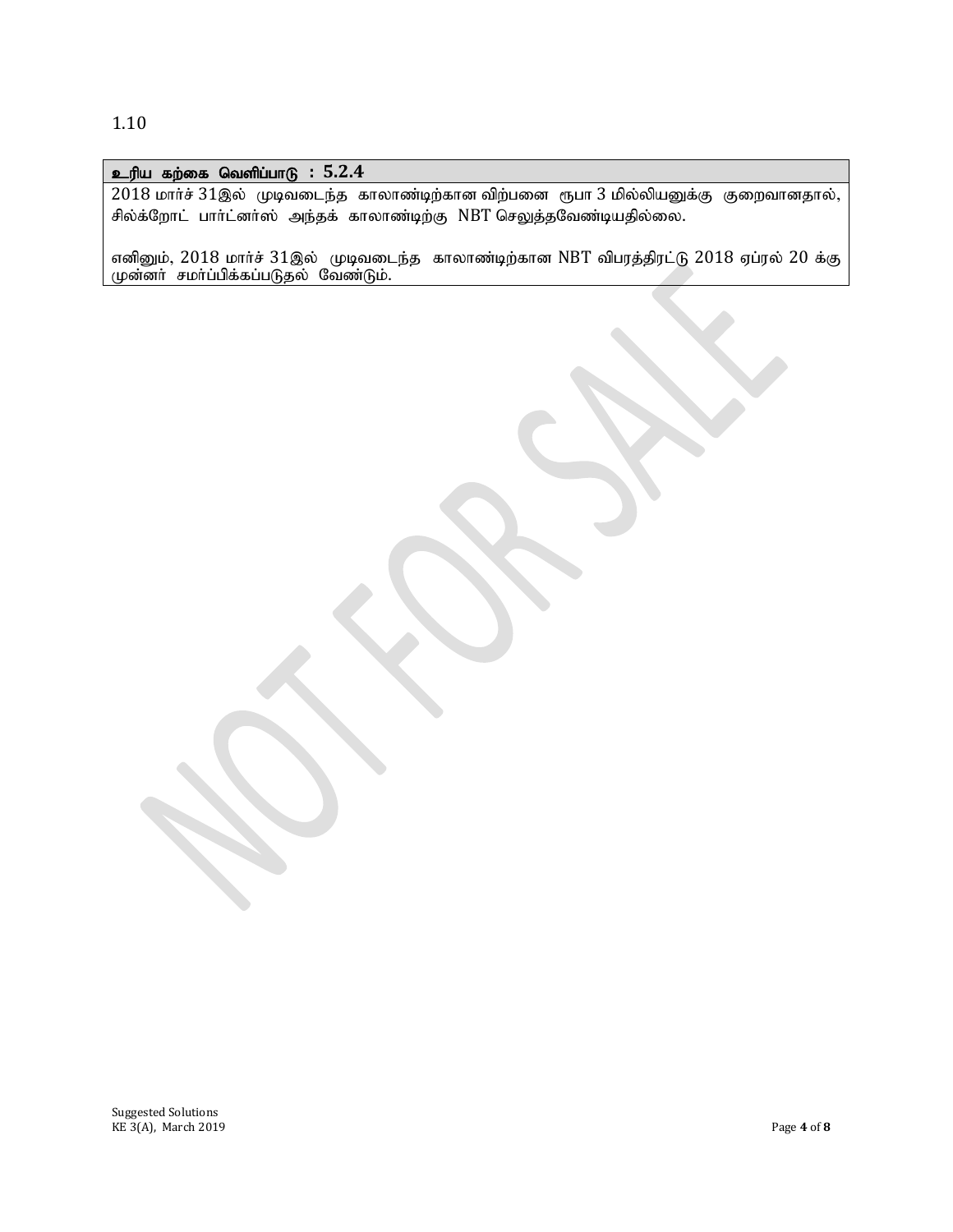# **பிரிவு** 2

### விடை 02

### உரிய கற்கை வெளிப்பாடு :  $3.1$

### வரிமதிப்பாண்டு 2017/18

### வ/ப கொக்கோ (தனி) கம்பனியின் மொத்த வருமான வரிப் பரிப்பு மற்றும் செலுத்தவேண்டிய மிகுதி வரியின் கணிப்பீடு

| வருமானவரிப் பரிப்புக் கணிப்பீடு             | ரூபா      | ரூபா |
|---------------------------------------------|-----------|------|
| செம்மையாக்கிய வியாபார இலாபம்                | 1,894,000 |      |
| மொத்த சட்டநியதி வருமானம்                    | 1,894,000 |      |
| கழி: சட்டநியதிக் கழிப்பனவுகள்               | Nil       |      |
| வரிமதிப்பு வருமானம்                         | 1,894,000 |      |
| கழி: தகைமைக் கொடுப்பனவுகள்                  |           |      |
| அரச பாடசாலைக்கு அன்பளிப்பு -100% கோரப்படும் | (620,000) |      |
| வரிவிதி வருமானம்                            | 1,274,000 |      |
| வரிப் பரிப்பு @ 12% (ஏற்றுமதி வியாபாரம்)    | 152,880   |      |
| கழி: வரிக் கழிப்பனவகள் (Tax credit)         |           |      |
| சுயமதிப்பீட்டு கொடுப்பனவுகள்                | (125,000) |      |
| செலுத்தவேண்டிய மிகுதி வரி                   | 27,880    |      |
|                                             |           |      |

| அட்டவணை $01$                                      |                  | ரூபா      | ரூபா      |
|---------------------------------------------------|------------------|-----------|-----------|
| வியாபாரத்திலிருந்தான செம்மையாக்கிய இலாப கணிப்பீடு |                  | $\ddot{}$ |           |
| கணக்குகளின்படி நிகர இலாபம்                        |                  | 1,219,900 |           |
| கழி: அலகு நம்பிக்கை நிதிய மீட்பு இலாபம்           | வரிவிலக்கு       |           | 1,400,600 |
| சொத்து விற்பனை மீதான இலாபம்                       |                  |           | 150,000   |
| கூட்டு/(கழி)                                      |                  |           |           |
| தேய்மானம்                                         |                  | 1,950,000 |           |
| செலுத்திய இறைக் கட்டணம் (Royalty) –               | அனுமதி           |           |           |
| சொத்து விற்பனை மீது வரிவிதி இலாபம்                |                  |           |           |
| விற்பனைத் தொகை                                    | 1,900,000        |           |           |
| கிரயம்                                            | 2,700,000        |           |           |
| கோரிய மேய்மான விடுதொகை $@33.33\%$                 | <u>(900,000)</u> |           |           |
| வரிப் பதிவழிப்புப் பெறுமதி                        | 1,800,000        |           |           |
| சொத்து விற்பனை மீதான இலாபம்                       |                  |           |           |
|                                                   | 100,000          | 100,000   |           |
| அன்பளிப்பு                                        | அனுமதியில்லை     | 620,000   |           |
| மோட்டார் கோச் மீதான தேய்மான                       |                  |           | 445,300   |
| விடுதோகை – 2,226,500 x 20%                        |                  |           |           |
|                                                   |                  | 3,889,900 | 1,995,900 |
| வியாபாரத்தின் செம்மையாக்கிய இலாபம்                |                  | 1,894,000 |           |

**(மொத்தம் 10)**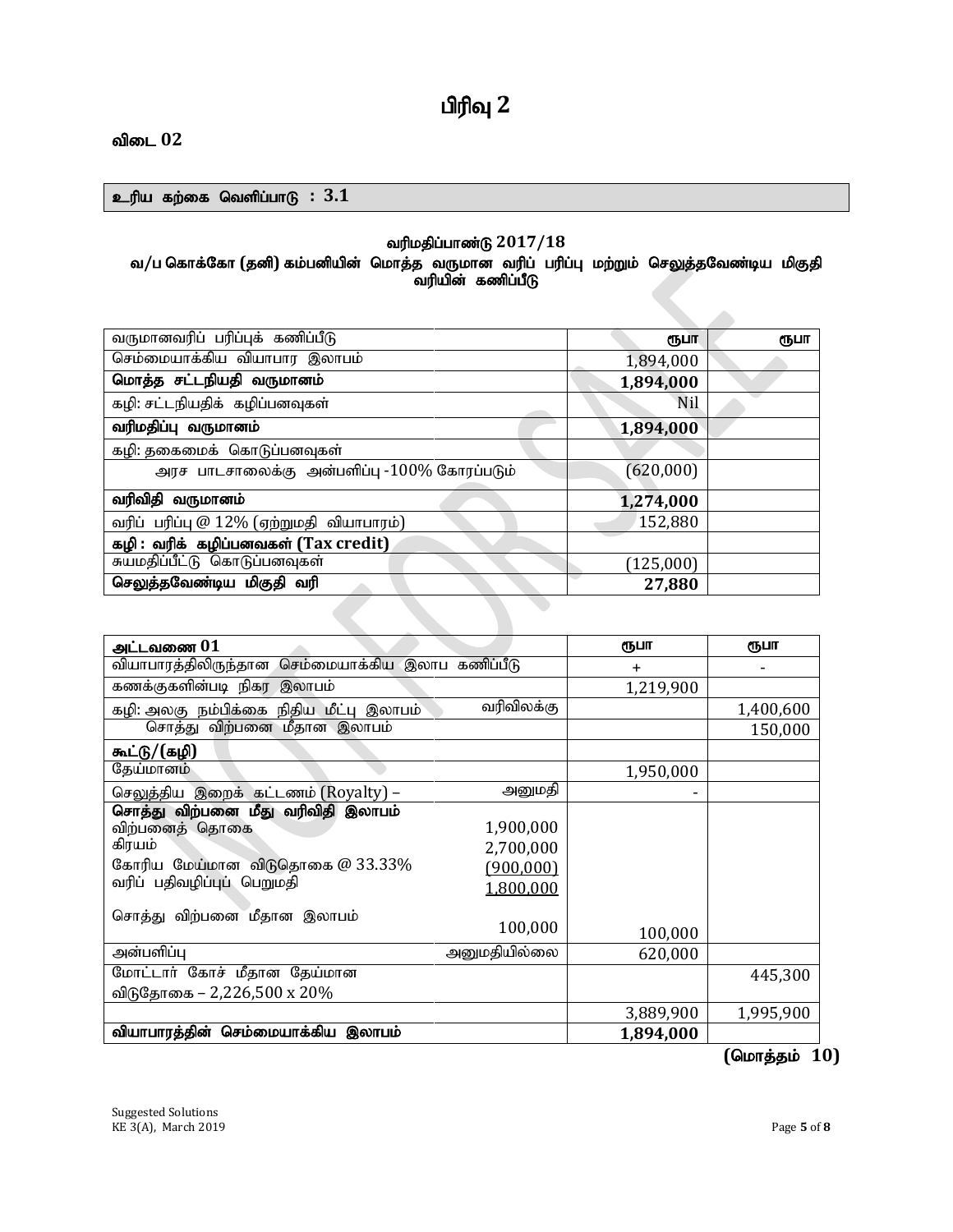# உரிய கற்கை வெளிப்பாடு : 2.2, 2.3, 2.4

### வரிமதிப்பாண்டு  $2017/18$

#### நிராஷாவின் மொத்த வருமான வரிப் பரிப்பு மற்றும் செலுத்தவேண்டிய மிகுதி வரியின் கணிப்

|                                                                          |              | ரூபா      | ரூபா      |
|--------------------------------------------------------------------------|--------------|-----------|-----------|
| தொழில் வருமானம்                                                          |              |           |           |
| மொத்தச் சம்பளம்                                                          | 175,000 x 12 | 2,100,000 |           |
| உபகாரக் கொடுப்பனவு                                                       |              | 280,000   |           |
| தொழில்தருனா் செலுத்திய காப்புறுதிக் கட்டணம்                              | 8,000 x 12   | 96,000    |           |
| இலவச போக்குவரத்துப் பெறுமதி                                              | வரிவிலக்கு   |           |           |
| 2வது தொழில்தருனரிடம் பெற்ற வருமானம்                                      |              |           |           |
| நிகர சம்பளம்                                                             | 50,400       |           |           |
| கழிக்கப்பட்ட $16\%$ வரி $(50,400/84)*16$                                 | 9,600        |           |           |
| மொத்த வருமானம்                                                           | 60,000       | 720,000   |           |
| மொத்த தொழில் வருமானம்                                                    |              |           | 3,196,000 |
| வட்டி வருமானம்                                                           |              |           |           |
| WHT கழிக்கப்பட்ட வங்கி வட்டி வருமானம்<br>இறுதி<br>வரியாகும்.             |              |           |           |
| வியாபார வருமானம்                                                         |              |           |           |
| கணக்குகளின்படி நிகர இலாபம்                                               |              | 1,476,500 |           |
| (கூட்டு/கழி) அனுமதித்த/<br>அனுமதிக்காத செலவுகள்                          |              |           |           |
| தெங்கு அபிவிருத்திச் சபையிடம் பெற்ற மீள்நடுகை<br>மானியம்                 | வரிவிலக்கு   | (900,000) |           |
| செலுத்திய குத்தகை வாடகை                                                  | அனுமதியில்லை | 590,000   |           |
| நிலம் நிரப்பற் கிரயம்                                                    | அனுமதி       |           |           |
| வங்கிக்கடன் வட்டி –                                                      | அனுமதியில்லை | 80,500    |           |
| குத்தகை விடுதொகை                                                         |              |           |           |
| மொத்த குத்தகை வாடகைப் பெறுமதி (59,000*24)                                | 1,416,000    |           |           |
| மொத்த குத்தகைப் பெறுமதியின் 1/5                                          | 283,200      |           |           |
| ஆண்டின்போது செலுத்திய வாடகை                                              | 590,000      |           |           |
| குத்தகைப் பெறுமதியின் 1/5 அல்லது செலுத்திய<br>வாடகை இரண்டிலும் குறைந்தது |              | (283,200) |           |
| செம்மையாக்கிய வியாபார இலாபம்                                             |              |           | 963,800   |
| சட்டநியதி வருமானம்                                                       |              |           | 4,159,800 |
| கூட்டு: பிள்ளையின் வருமானம்                                              |              |           |           |
| வாடகை வருமானம் (35,000*12)                                               |              | 420,000   |           |
| கழி: சோலைவரி                                                             |              | (24,000)  |           |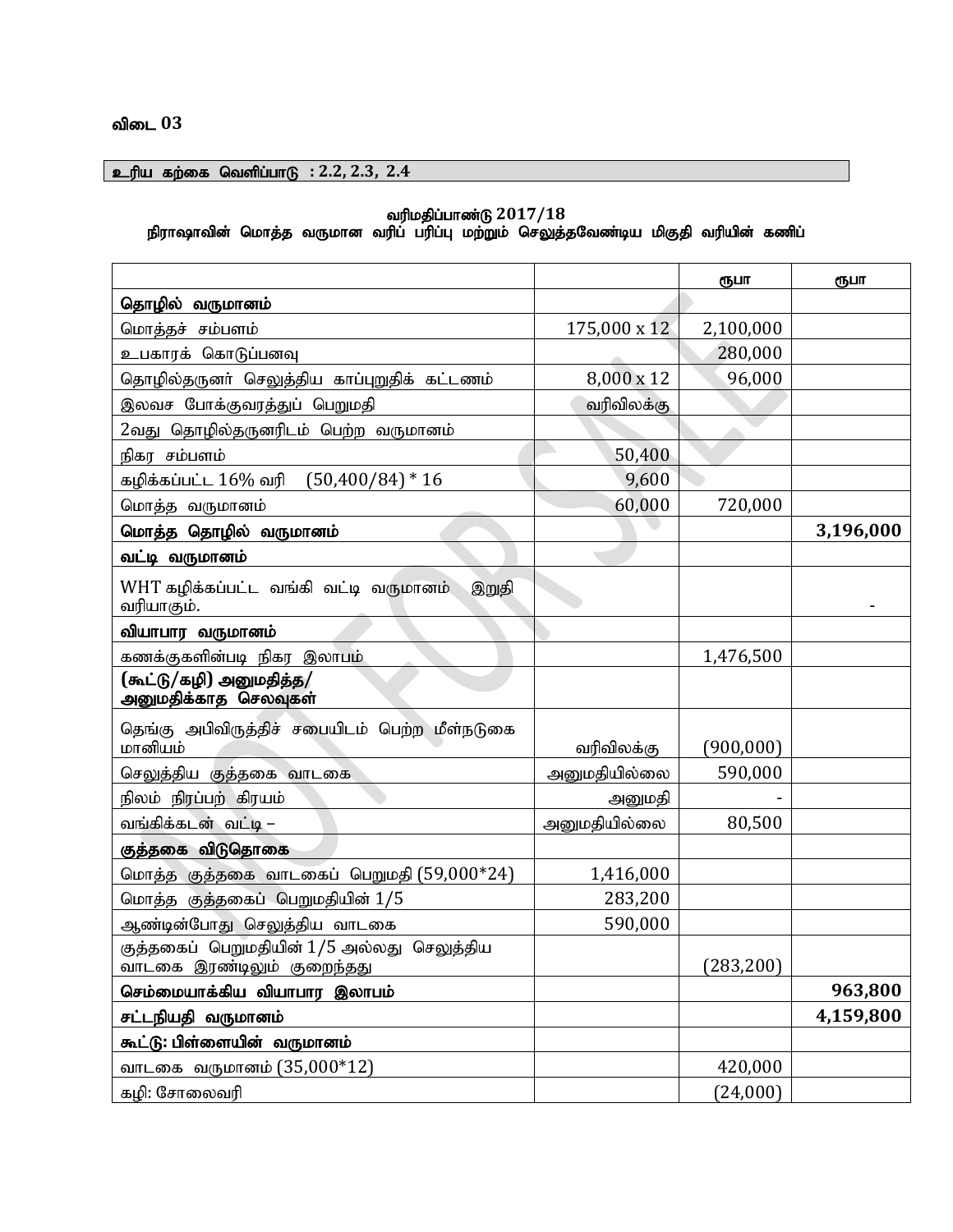|                                                                    |              | 396,000  |            |
|--------------------------------------------------------------------|--------------|----------|------------|
| கழி: 25 % திருத்தப் படி                                            |              | (99,000) |            |
| நிகர வாடகை                                                         |              | 297,000  |            |
| நிகர ஆண்டுப் பெறுமதி(280,000 - 70,000)                             |              | 210,000  |            |
| NAV < NR                                                           |              |          | 297,000    |
| மொத்த சட்டநியதி வருமானம்                                           |              |          | 4,456,800  |
| கழி: சட்டநியதிக் கழிப்பனவுகள்                                      |              |          |            |
|                                                                    | 32 ஆம்       |          |            |
| கொள்வனவு நிலம் செலுத்திய கடன் வட்டி                                | பிரிவின்படி  |          | (80, 500)  |
| வரிமதிப்பு வருமானம்                                                |              |          | 4,376,300  |
| கழி: தகைமைக் கொடுப்பனவகள்                                          |              |          |            |
| ஆயுட்காப்புறுதிக் கட்டணம் $(8,000*12)$                             |              | 96,000   |            |
| AI இன் 1/3 அல்லது 75,000 இல் குறைந்த<br>தொகைக்கு வரையறுக்கப்பட்டது |              | 75,000   | (75,000)   |
| விசேட உடல்நல காப்புறுதித்திட்ட கட்டணம் -                           |              |          |            |
| முற்றிலும் கழிக்கப்படும்                                           | $(3,000*12)$ |          | (36,000)   |
| வரிவிலக்கு விடுதொகை                                                |              |          | (500, 000) |
| தொழில் வருமான நிவாரணம்                                             |              |          | (250,000)  |
| வரிவிதி வருமானம்                                                   |              |          | 3,515,300  |
| வரிப் பரிப்பு                                                      |              |          |            |
| முதலாவது                                                           | 500,000      | 4%       | 20,000     |
| இரண்டாவது                                                          | 500,000      | 8%       | 40,000     |
| வியாபார வருமானம்                                                   | 963,800      | 10%      | 96,380     |
| அடுத்த                                                             | 500,000      | 12%      | 60,000     |
| மிகுதித் தொழில் வருமானம்                                           | 1,051,500    | 16%      | 168,240    |
|                                                                    | 3,515,300    |          |            |
| மொத்த வரிப்பரிப்பு                                                 |              |          | 384,620    |
| கழி: வரிக் கழிப்பனவுகள் (tax credits)                              |              |          |            |
| முதல் தொழில்மீதான PAYE                                             |              |          | (124, 160) |
| இரண்டாவது தொழில் மீதான PAYE                                        | 9,600 x 12   |          | (115, 200) |
| சுயமதிப்பீட்டு கொடுப்பனவுகள்                                       |              |          | (90,000)   |
| செலுத்தவேண்டிய மிகுதி வரி                                          |              |          | 55,260     |